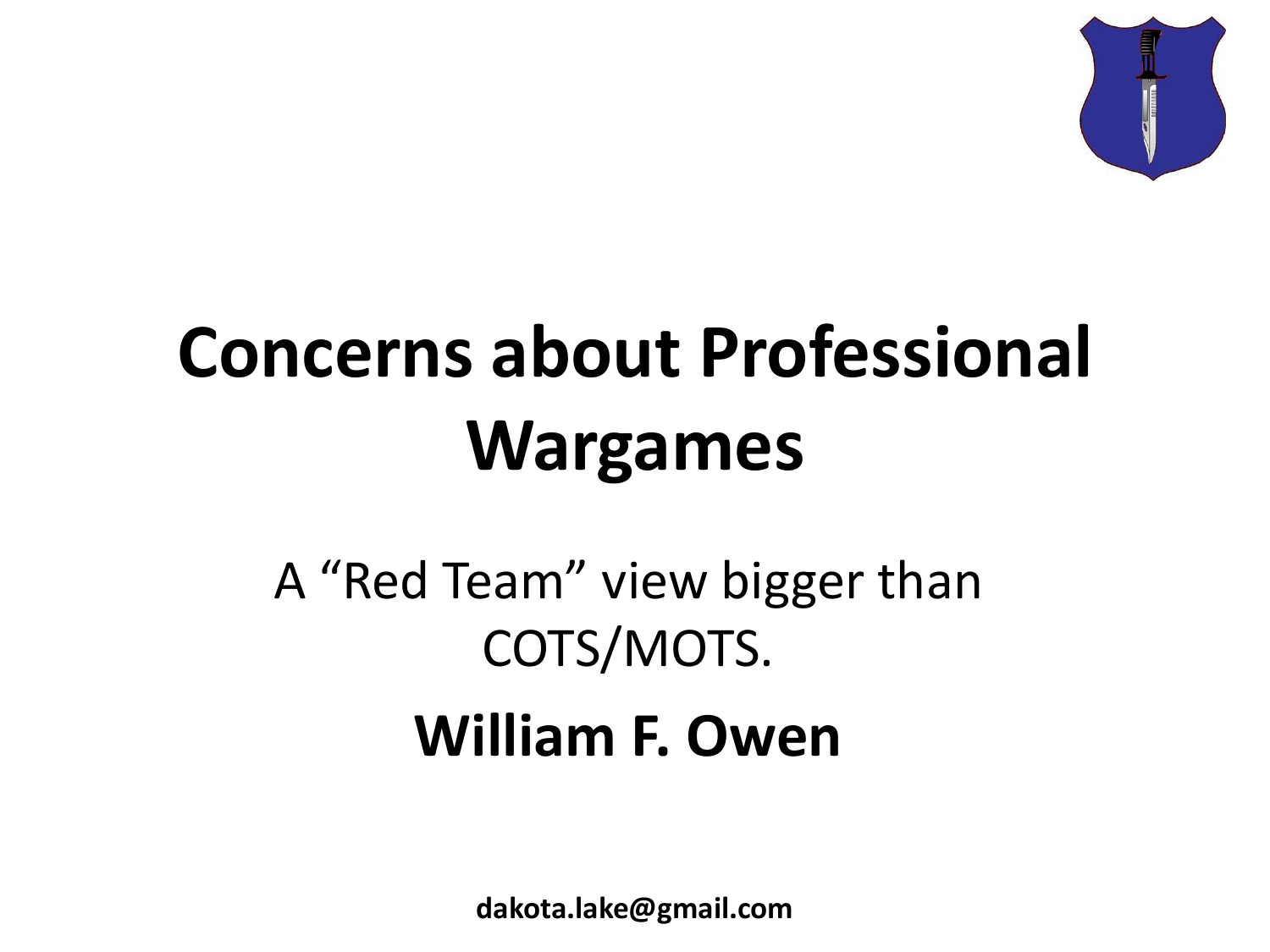### **Professional Wargame means…(in this case)**



- "a bilateral (or multilateral) simulation of a military activity that represents real or hypothetical situations. A war game is designed to examine operational ideas, to assimilate plans and to analyze concepts and systems according to defined rules" - **IDF Dictionary of Military Terms 1998**
- Results will potentially impact large budgets and peoples lives, so…

# **being wrong matters!**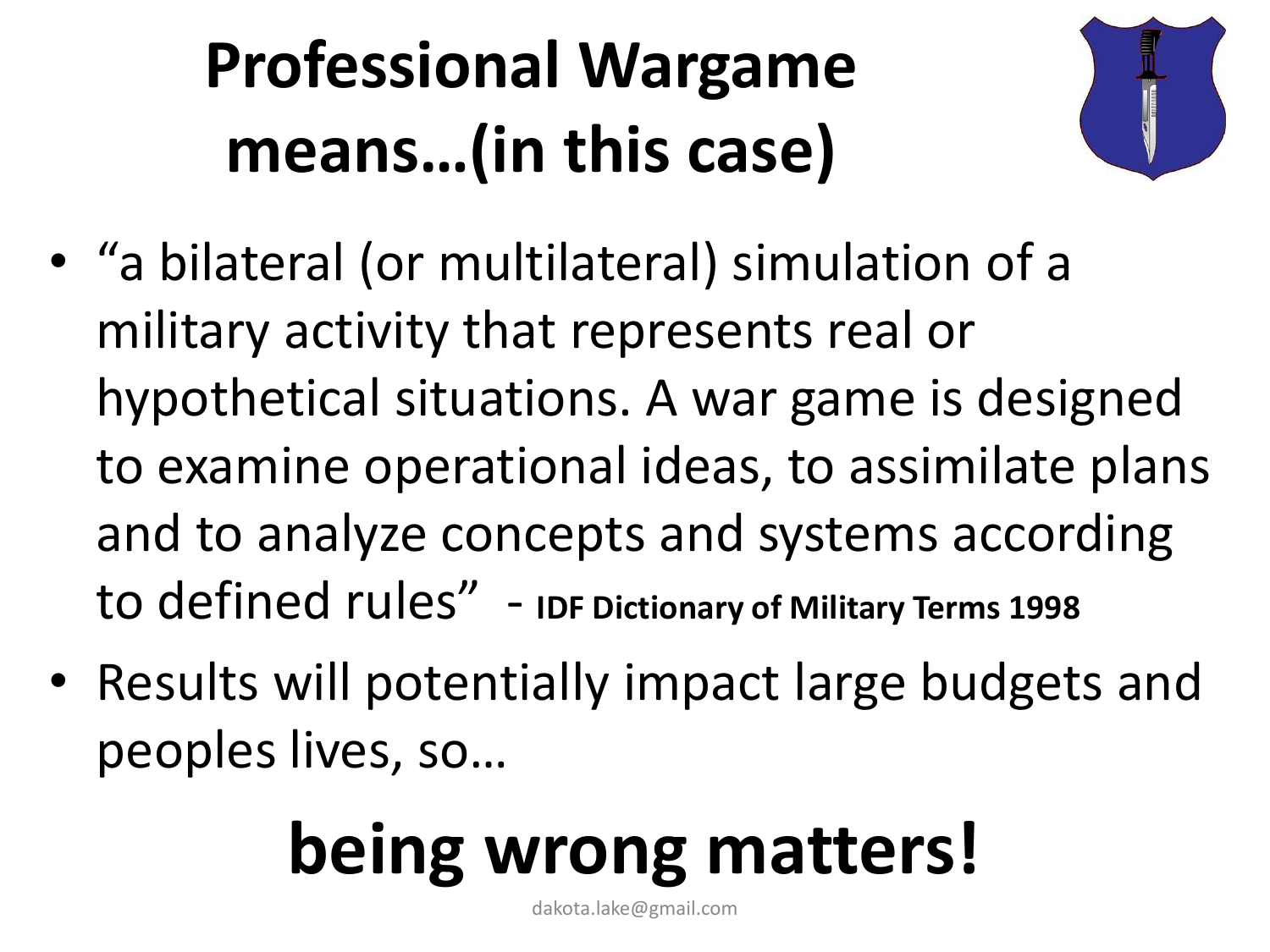### **What I believe about Wargaming**



- It is a human activity requiring skilled execution, deep knowledge, plus the relevant understanding and experience.
- "Well executed wargames have delivered significant competitive advantage in numerous conflicts" = True.
- **Good Wargames** can and have saved money, saved lives, trained and educated soldiers.
- …. but **not** all Wargames are good and no one seems to talks about the bad ones.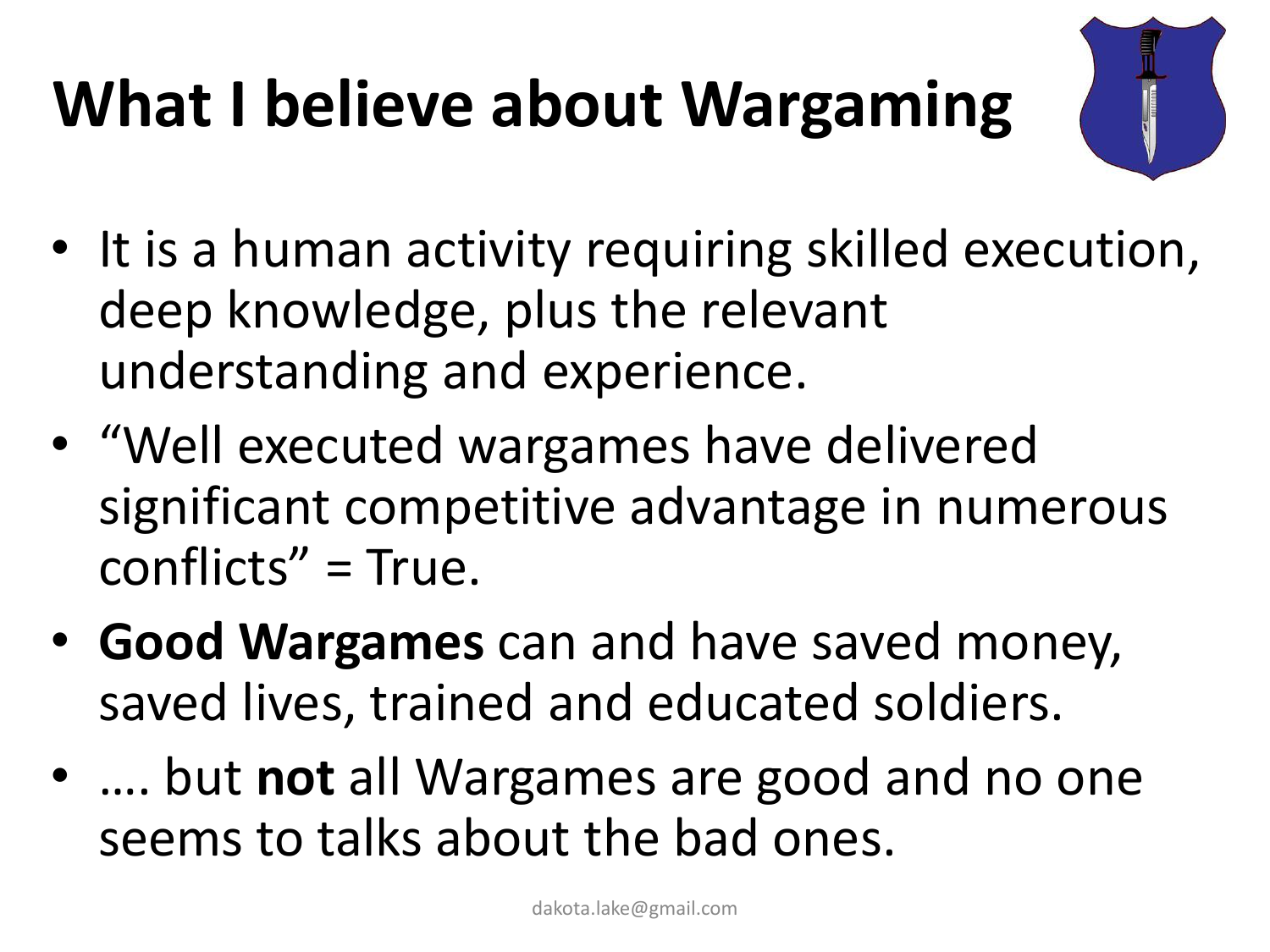## **I have found…**



- No/very little body of peer-reviewed academic/scientific literature on Wargaming.
- No/very little **empirical evidence** to support the contention that Wargaming adds value.
- No/very little research into, or evidence concerning, what makes a good wargame (**v bad**!)
- *Lots of opinions, books, anecdotes, belief, praise and claimed experience that don't answer those concerns*.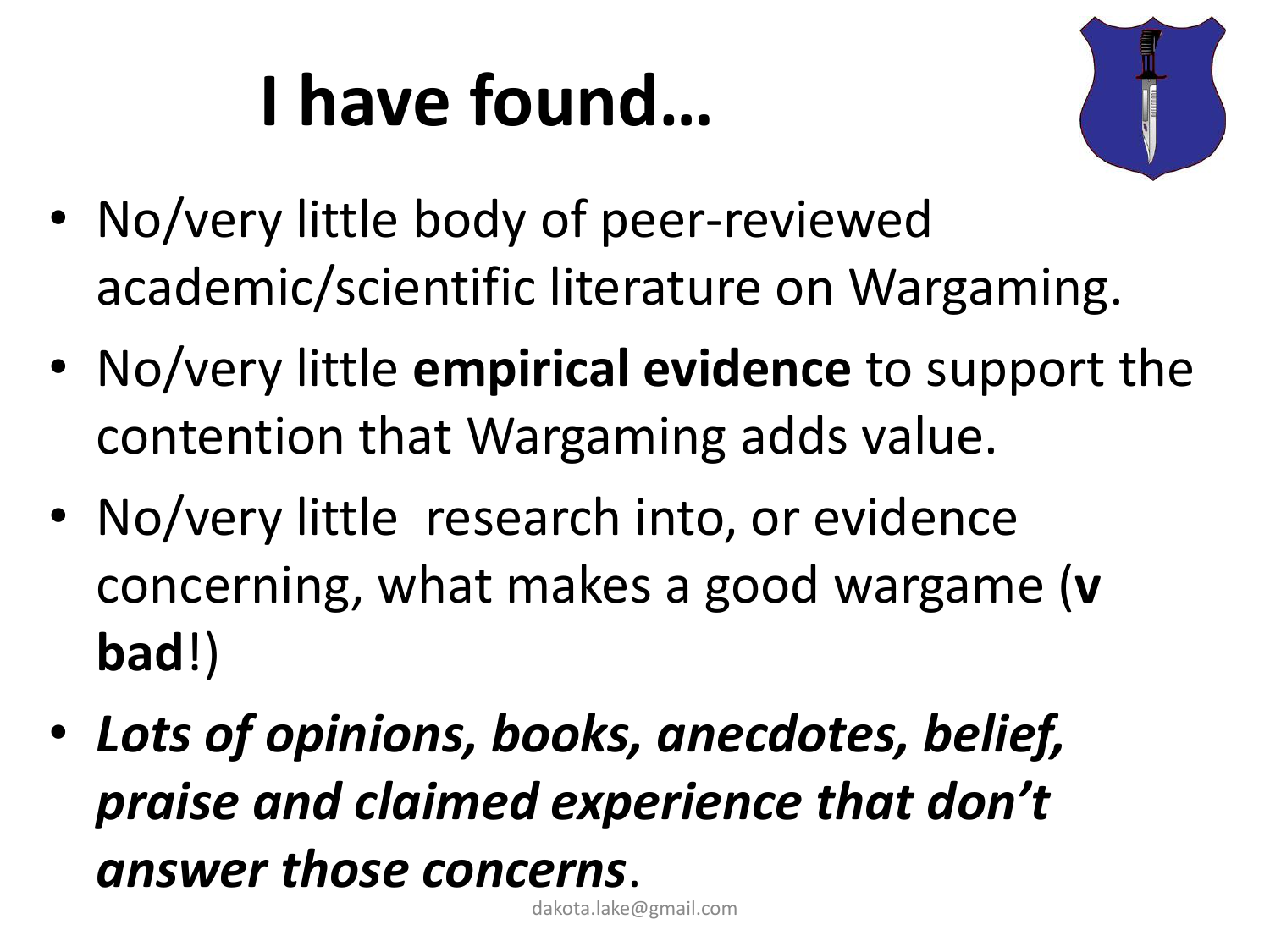### **The "off the shelf game" problem**



- High levels of abstraction to facilitate, fun, ease and speed of game play. (eg: "Hex")
- Single player Level of Command issues.
- "Black Box," "AI" and "Simulation" computer game issues.
- **Real world experience may not confer an advantage…**

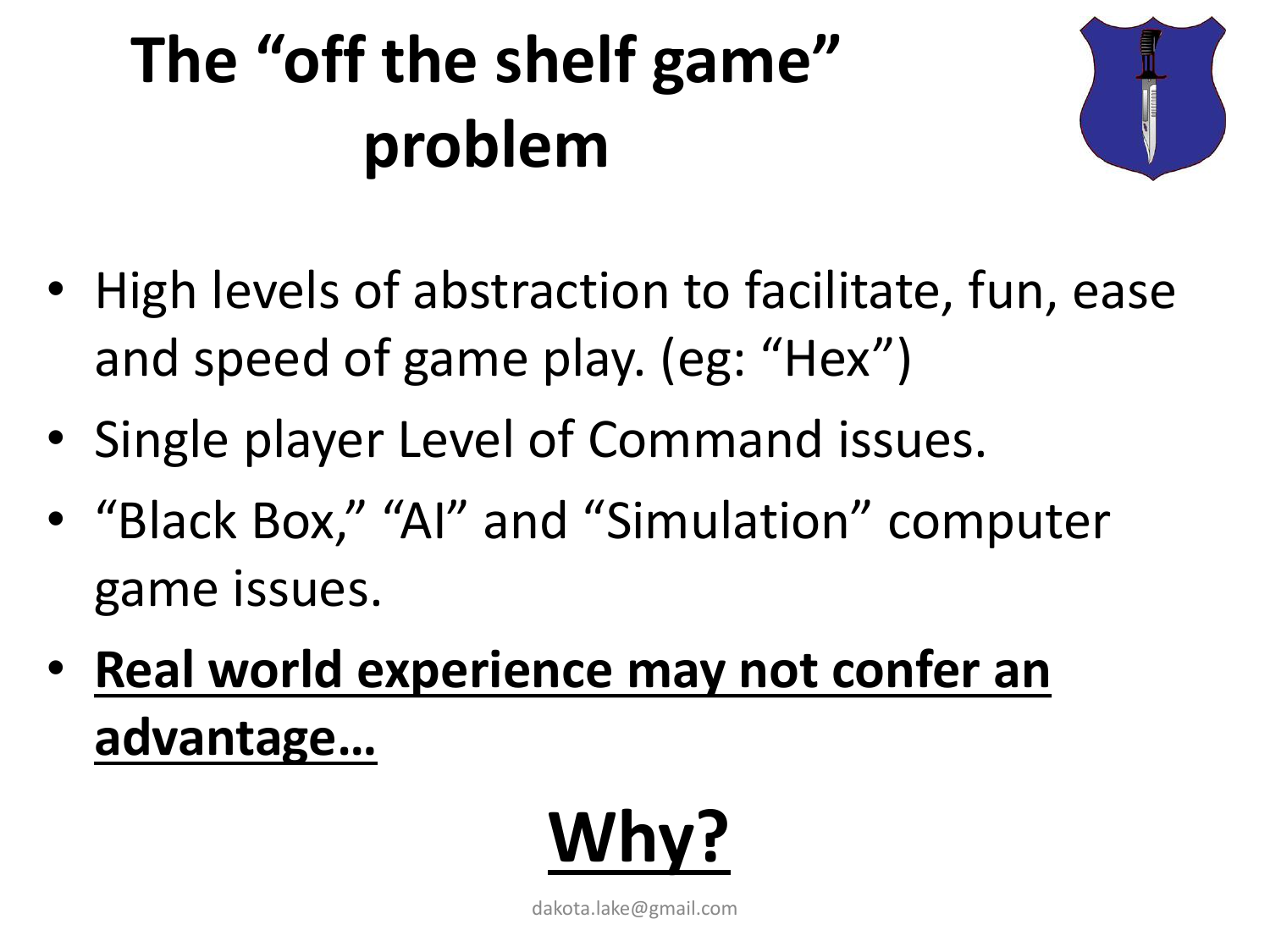### **What do I think?**



- **How, Why, When, Where** and under **What Conditions** combat takes place, because...
- …..the *Combat Resolution Model may not be as important as people think* .
- The consequences of decisions is probably more important than the consequences of "combat."
- Real world military training, skill and experience should count more than skill and experience in the game.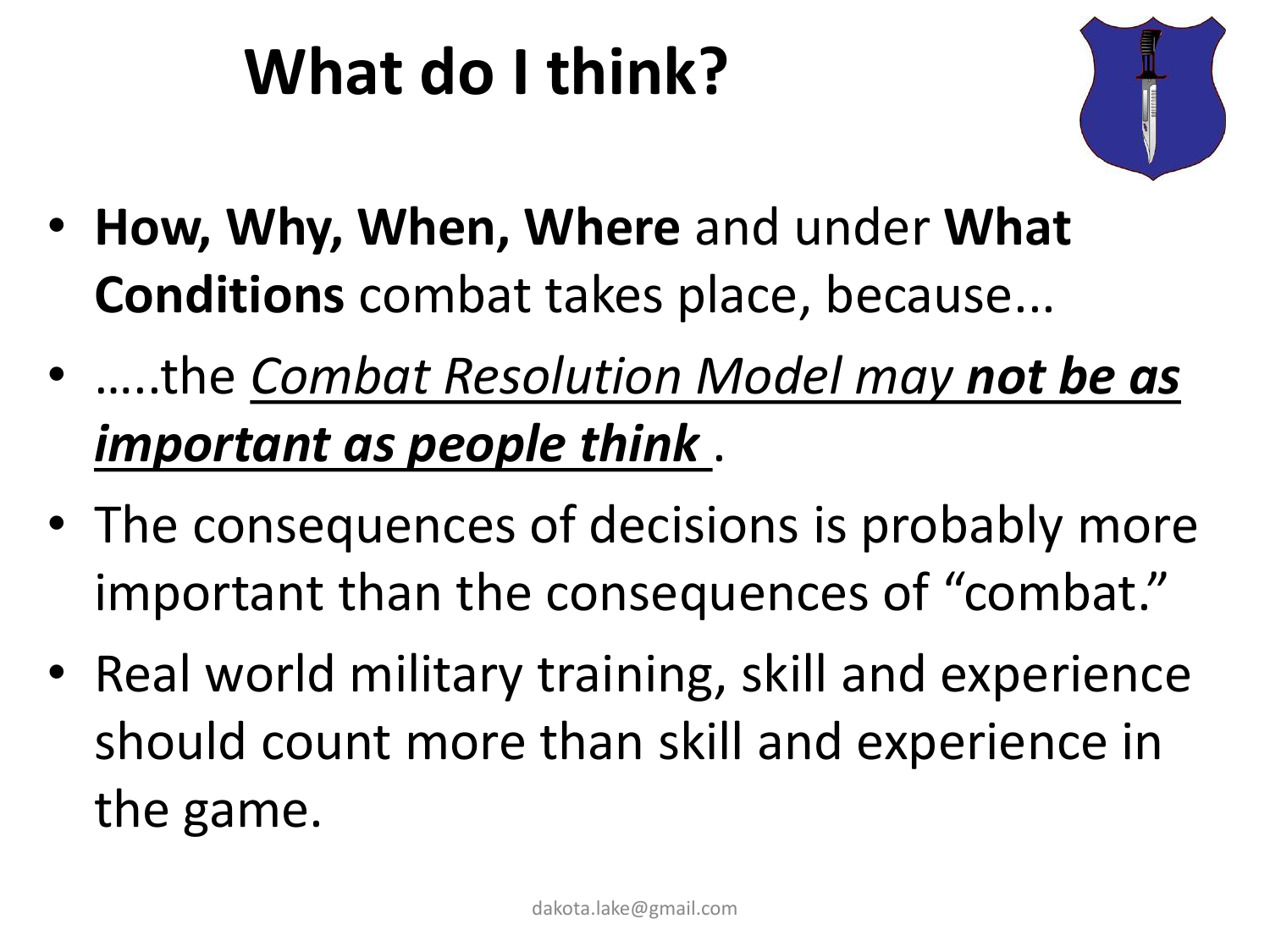### **Good Wargames should;**



- **Use the information that drives real military operations decision making!**
- Use real maps, of large areas, of real terrain.
- Use real planning, staff, data and orders procedures.
- Use real people, using their training.
- Use detailed tracking of logistics and casualties.
- Use multiple games and multiple teams of players.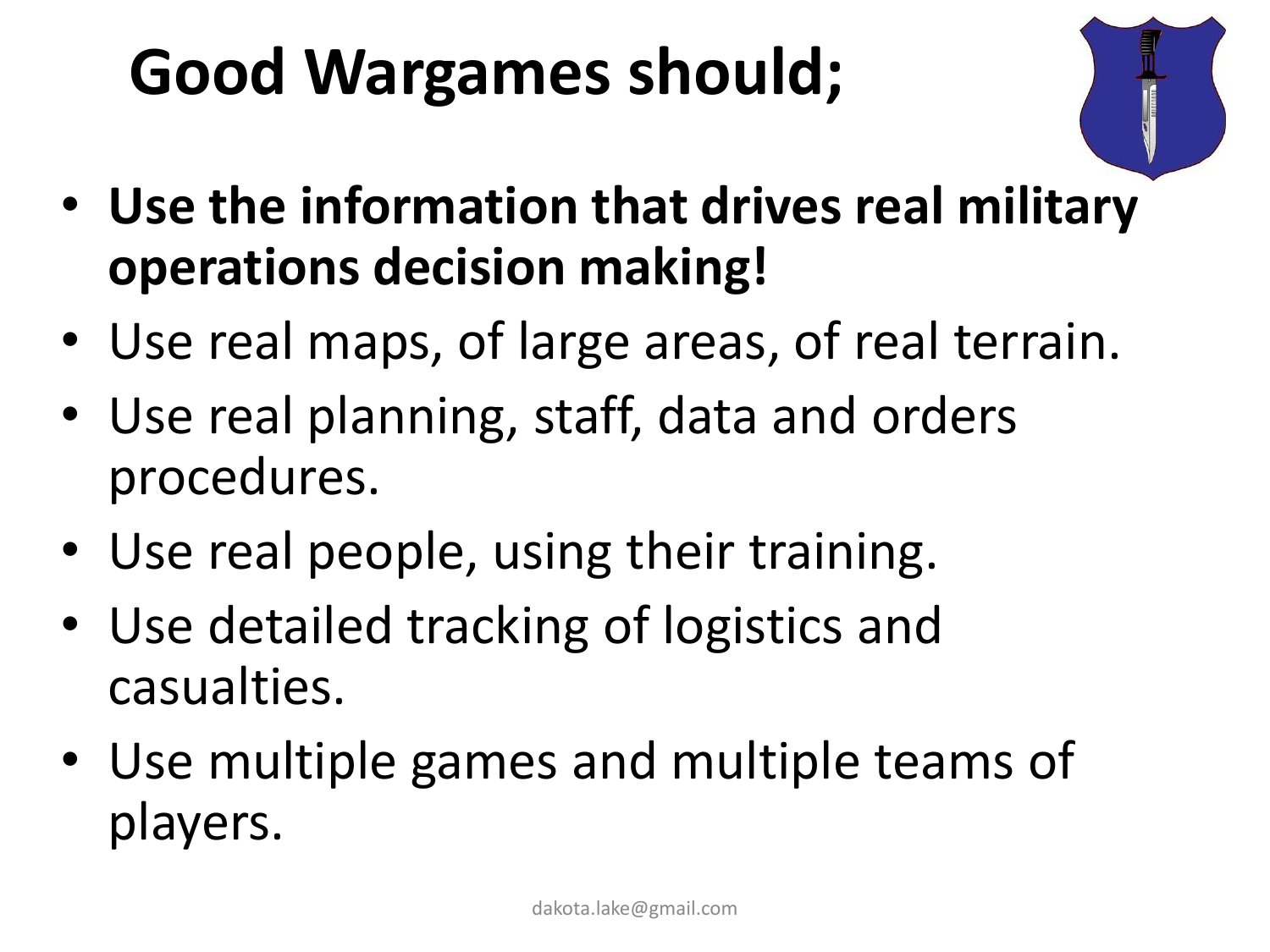#### **In conclusion**



- **Wargaming only works when done well!**
- **The greatest threat to effective and good Wargaming is probably Wargamers.**
- **If you can't spot the bad, you cannot recognise the good.**